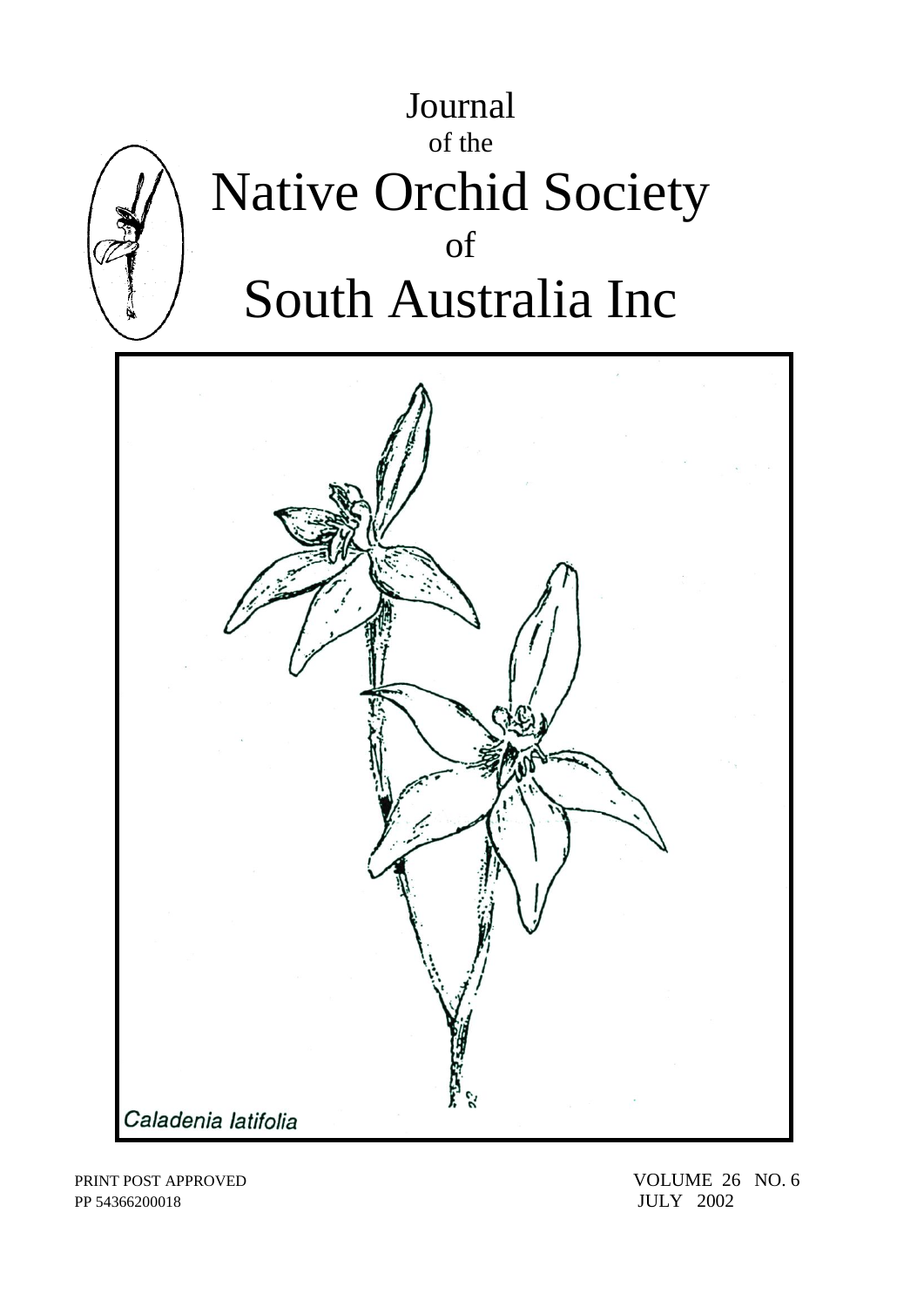# **NATIVE ORCHID SOCIETY OF SOUTH AUSTRALIA**

# **POST OFFICE BOX 565 UNLEY SOUTH AUSTRALIA 5061**

The Native Orchid Society of South Australia promotes the conservation of orchids through the preservation of natural habitat and through cultivation. Except with the documented official representation from the Management Committee no person is authorised to represent the society on any matter. All native orchids are protected plants in the wild. Their collection without written Government permit is illegal.

Bill Dear Cathy Houston

### **VICE-PRESIDENT**

Bodo Jensen

# **COMMITTEE**

Peter McCauley Thelma Bridle David Pettifor Malcolm Guy

David Hirst **Iris** Freeman 14 Beaverdale Avenue Windsor Gardens SA 5087 Telephone 8261 7998 E-mail *hirst.david@saugov.sa.gov.au*

# **LIFE MEMBERS**

Mr R. Hargreaves Mr G. Carne<br>Mr J. Neshitt Mr R. Bates Mr L. Nesbitt Mr R. Robiohns Mr R Shooter Mr D. Wells

Registrar of Judges: Reg Shooter Trading Table: Judy Penney

Field Trips & Conservation: Thelma Bridle Tel. 83844174<br>
Tuber Bank Coordinator: Malcolm Guy Tel. 82767350 Malcolm Guy Tel. 82767350 New Members Coordinator David Pettifor Tel. 0416 095 095

# **PATRON: Mr T.R.N. Lothian**

The Native Orchid Society of South Australia Inc. while taking all due care, take no responsibility for the loss, destruction or damage to any plants whether at shows, meetings or exhibits.

Views or opinions expressed by authors of articles within this Journal do not necessarily reflect the views or opinions of the Management. We condones the reprint of any articles if acknowledgement is given.

**Journal cost \$2 per issue. Family or Single Membership with subscription \$15.** 

**PRESIDENT: SECRETARY:** Telephone: 82962111 Telephone: 8356 7356

# **EDITOR: TREASURER**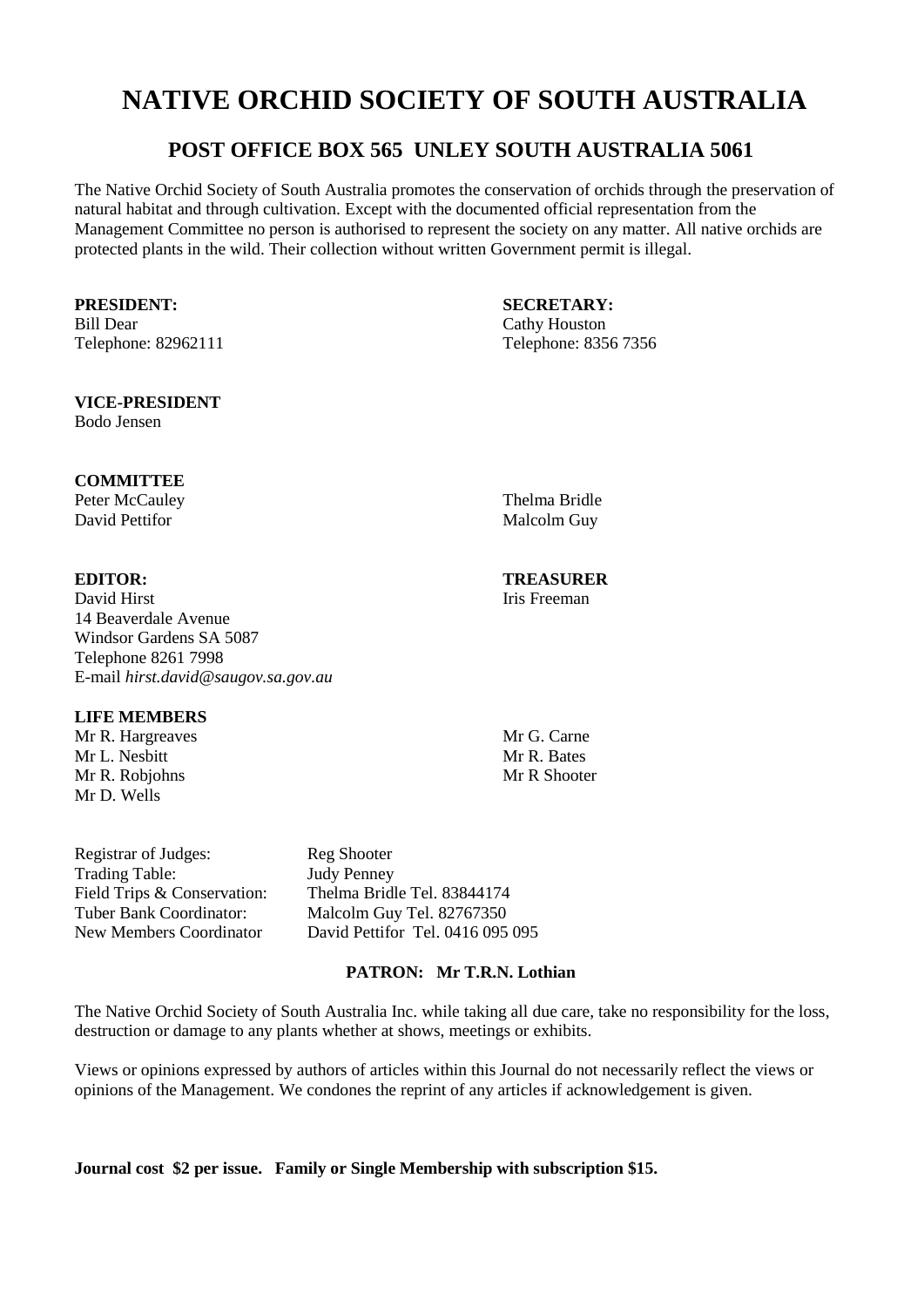

# **JOURNAL OF THE NATIVE ORCHID SOCIETY OF SOUTH AUSTRALIA INC. JULY 2002 Vol. 26 No. 6**

# 2002 - NATIVE ORCHID SOCIETY OF SOUTH AUSTRALIA - 25 YEARS

### CONTENTS THIS JOURNAL

| Title                                         | Author                  | Page |
|-----------------------------------------------|-------------------------|------|
| Diary Dates                                   |                         | 55   |
| June Meeting                                  |                         | 56   |
| For Your Information - NOSSA News             |                         | 57   |
| How its done                                  | <b>Reg Shooter</b>      | 57   |
| Pterostylis procera                           | Les Nesbitt             | 58   |
| The Burren: Wild orchid garden of Ireland     | <b>Bob Bates</b>        | 59   |
| Control for bridal creeper on Kangaroo Island | <b>Beverley Overton</b> | 60   |
| Dendrobium Hilda Poxon                        | Graham Zerbe            | 61   |
| A Solar House Down Under                      | Russell Job             | 62   |

#### NEXT MEETING 23 JULY 2002

Tuesday, 23 July, St Matthew's Hall, Bridge Street, Kensington. Meeting starts at 8:00 p.m. Doors to the hall will be open from 7:15 p.m. to allow Members access to the Library and Trading Table. Bring your orchids to fill the display table and in particular all pots of the helmet orchids, *Corybas*, which has been selected as the plant of the month. Many species are at their flowing peak during July. We hope to see these displayed at the meeting.

Our speaker for July is Geoff Edwards who will take us on a tour of south-west Western Australia.

DIARY DATES 28 July Conservation trip to Mount Bryan 30 Aug.-1 Sept. Southern Flinders Ranges Field Trip 21-22 Sept. N.O.S.S.A. Spring Show 23-28 September Kangaroo Island Field Trip. 1 December Annual BBQ. 1 December Annual DDV.<br>18-21 Sept. 2003 16<sup>TH</sup> Australian Orchid Council Conference Adelaide, hosted by O.C.S.A.

NEXT COMMITTEE MEETING Wednesday 31st July at the home of David & Rosemary Hirst. Meeting commences at 7:30 p.m.

JUNE SPEAKER: Peter McCauley gave an interesting talk on his trip to Borneo and the 17th World Orchid Conference. The talk was illustrated with slides of orchids and Malaysia and it was not difficult to see why that is a popular holiday destination. Slides included a *Rafflesia* sp., the worlds largest flower, unique to the rainforest in that part of the world.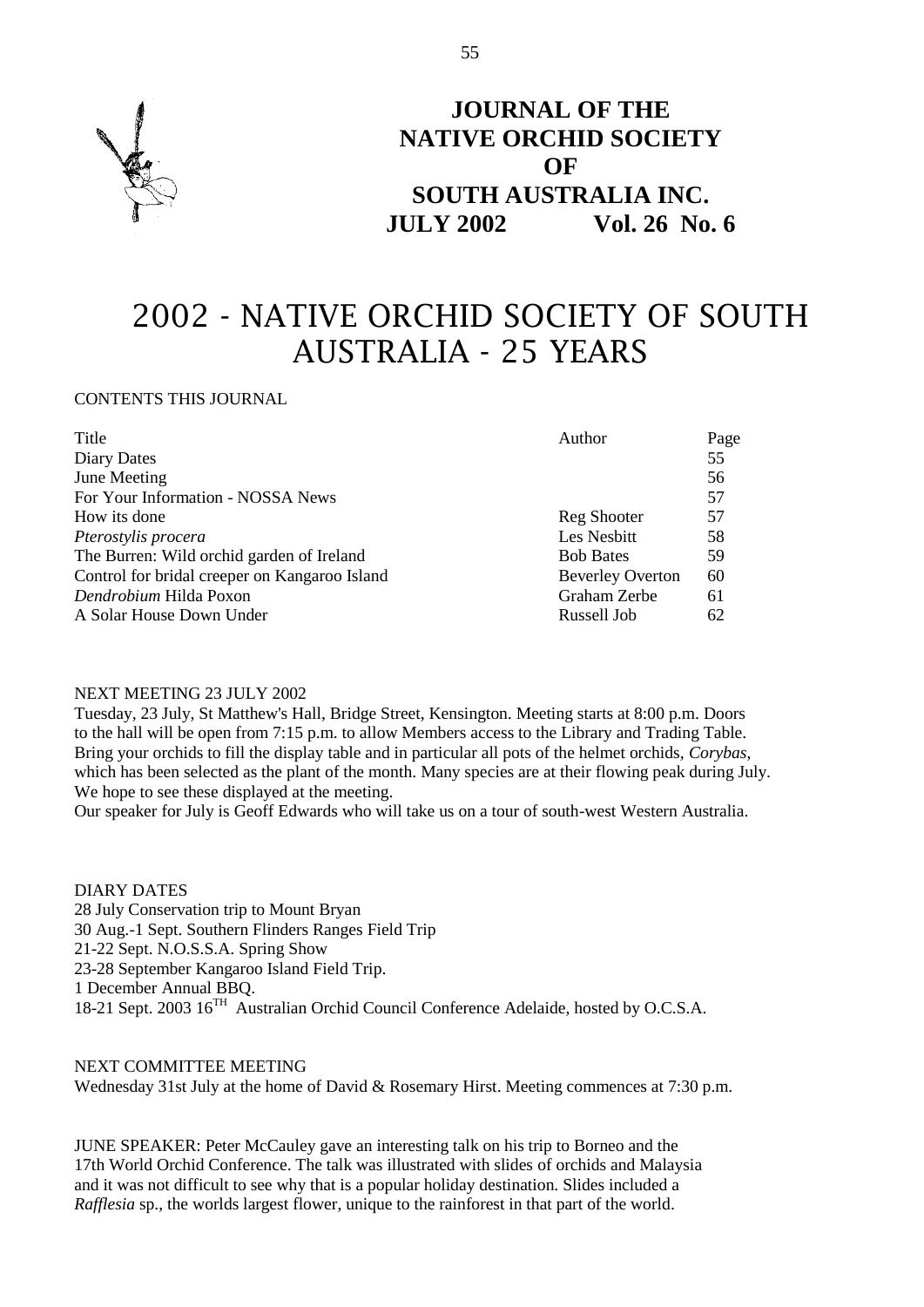#### JUNE MEETING - Plants Benched

Terrestrial Species: *Acianthus pusillus* (2 plants); *Chiloglottis seminuda; Corybas fimbriatus; Pterostylis cocinna; Ptst. cocinna* yellow form; *Ptst. nana* 'big bush'; *Ptst*. *nutans; Ptst. nutans* 'Wensley Dale'; *Ptst. ophioglossa; Ptst. procera; Ptst. robusta* (two plants); *Ptst. sanguinea*. Terrestrial Hybrids: *Pterostylis* x *furcillata*; *Ptst*. Ruckman.

Epiphyte Species: *Dendrobium bigibbum*

Epiphyte Hybrids: *Dendrobium* Aussie Child x *speciosum* (now named Avrils Gold); *Den*. Essie Banks; *Den*. Edda x *speciosum*; *Den*. Golden Fleck; *Den*. Hilda Poxon (9 plants); *Den*. Jesmond Treasure x Sunglow (now named Jesmond Charm); *Den*. Jesmond Dazzler (2 plants); *Den*. Ku-Ring-Gai; *Den*. Zepplin (2 plants); *Den*. Unknown

Judging Terrestrial Species 1st *Pterostylis nana* grown by Malcolm Guy 2nd *Pterostylis sanguinea* grown by Les Nesbitt 3rd *Acianthus pusillus* grown by Malcolm Guy Terrestrial Hybrids 1st *Pterostylis* Ruckman grown by Les Nesbitt 2nd *Pterostylis* x *furcillata* grown by Les Burgess No Third

Epiphyte Species 1st *Dendrobium bigibbum* grown by Les Nesbitt No 2nd or third Epiphyte Hybrids 1st *Dendrobium* Hilda Poxon grown by J. & G. Burford 2nd *Dendrobium* Jesmond Dazzler grown by Brendan Killen 3rd *Dendrobium* Avrils Gold grown by Brendan Killen Orchid of the Night *Dendrobium* Hilda Poxon grown by J. & G. Burford

Popular Vote Results Epiphyte Species: *Dendrobium bigibbum* grown by Les Nesbitt Epiphyte Hybrid: *Dendrobium* Avrils Gold grown by Brendan Killen Terrestrial Species: *Corybas fimbriatus* grown by Malcolm Guy Terrestrial Hybrid: *Pterostylis* Ruckman grown by Les Nesbitt

Commentary given on terrestrials by Les Nesbitt Commentary given on epiphytes by Noel Oliver.

Special visitors at the June meeting were Justin Scott-Rodgers (great-grandson of Dr R.S. Rogers) from NSW and Birgitte Sorensen who, some members will remember, gave us a talk on conservation of *Pterostylis arenicola* in February 1996.

Judging Classes: Date for next Judges Meeting: Saturday 3rd August at 9:30am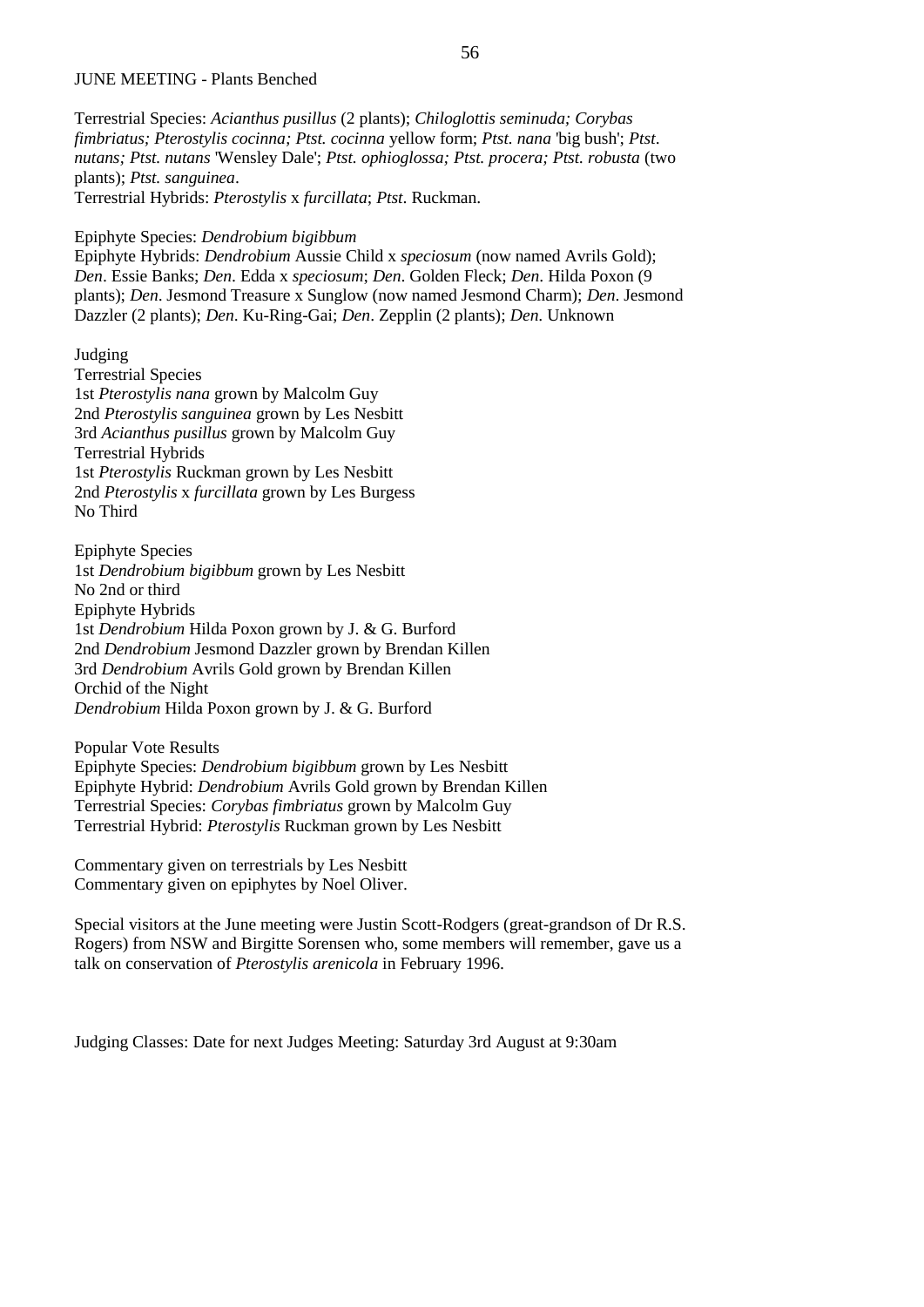### FOR YOUR INFORMATION - NOSSA NEWS

#### **TREASURER**

We are still in need of a Treasurer. We are proposing that the role be split. 1. The duties required would be receiving and receipting of monies (at meetings and from other incoming avenues), payment of accounts, and banking. We are making a heartfelt plea for someone to come forward to take on this role. 2. The books can be kept by another member. It doesn't seem fair to me that our President Bill Dear, who already has a full workload, is now handling all the accounts and banking etc. and Thelma Bridle (Committee member, Field trip organiser and Conservation Officer) is managing the receiving and receipting of monies. Come on members, let's have someone who is prepared to stand up and be counted! The job is not hard and there are people who will support you.

#### "ORCHADIAN"

We are making one last plea for replacement "Orchadian" issues. If we do not receive any some the Committee has decided that they will have to purchase replacements. The cost to N.O.S.S.A. (which is really to all of us) will be in the vicinity of \$72. Add to this the cost of the Second A.N.O.S. Conference Proceedings and there won't be much change from \$100-. The issues we are looking for are:-

Vol. 10 numbers 2, 4, 9 Vol. 11 numbers 2, 3, 4, 7, 9, 10 Vol. 12 numbers 4, 6, 7, 8, 10, 11, 12 Vol. 13 number 6

FIELD TRIPS FOR JULY

Sunday 28<sup>th</sup> July CONSERVATION TRIP TO MOUNT BRYAN

Marking of Pterostylis despectans rosettes at several sites in the area.

Please meet at Mount Bryan township out of Burra at 10.30am. Remember to bring lunch:

#### FIELD TRIPS FOR AUGUST

1 Aug. *Caladenia behrii* weeding 4 Aug. *Corybas despectans* at Hardys Scrub 9 Aug. Hindmarsh Reservoir weeding 11 Aug. *P*. 'Halbury' populations monitoring, Halbury 16-18 Aug. Yorke Peninsula weekend-weeding Mona Reserve, caging *C. macroclavia* 22 Aug. Roachdale weeding The above were on the agenda but at the time of printing further details were unavailable. For information contact Thelma Bridle 8384 4174.

WINE GLASSES with the NOSSA logo are now available at \$7.50 each.

#### HOW ITS DONE Reg Shooter

The June meeting could be referred to as the Hilda Poxon Night. There were no less than nine plants of this lovely hybrid benched. They varied from the tall form to the shorter form, the colours were as equally varied ranging from pure yellow through some that were speckled and spotted with red or brown to one which had more reddish brown than yellow. *Dendrobium* Hilda Poxon is a primary hybrid (that is a crossing of two species) *Den*. *speciosum* x *tetragonum*, two species that themselves are quite variable. The variation in the hybrid occurs depending upon which variety of the two species are used. The judges had quite a job judging all the epiphytes on the night but had no trouble in awarding first place and Orchid of the Night to Jan & Graham Burford's beautifully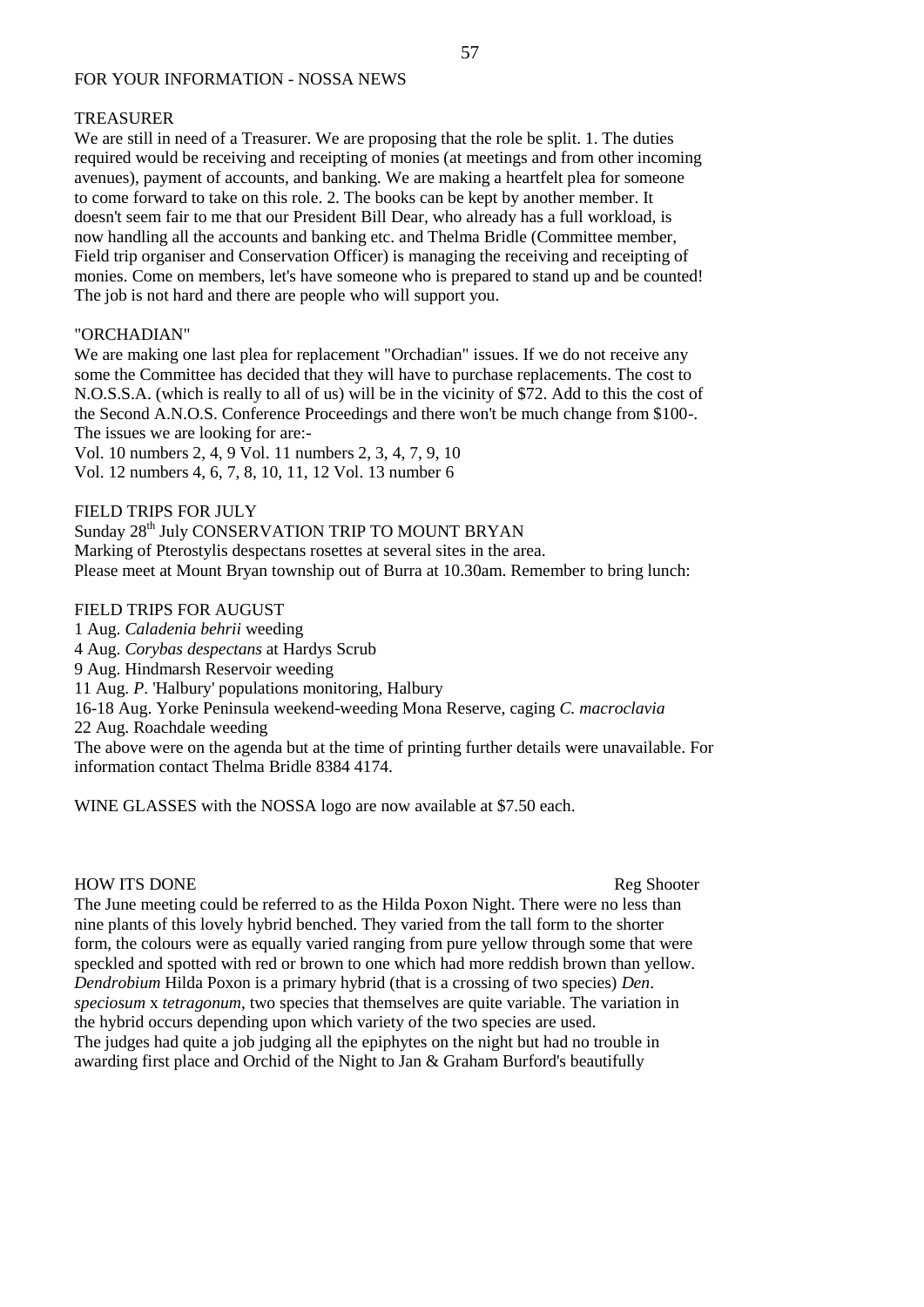presented *Den*. Hilda Poxon. This plant was one of the taller type carrying racemes of large yellow spotted red flowers approximately 4 to 5 inches in length on 20 inch tall pseudobulbs. The flowers were arranged on the raceme in such a way that they 'looked at you', which always attracts the judges eye. The Burford's grow this orchid (which was obtained from a friend when that friend gave away growing orchids about 2 or 3 years ago) along with all the other epiphytes under 50% shade cloth however Graham thinks they get too much shade as the area faces west and there is further shading from the nearby house. All the plants in this area are hanging about head high on vertical mesh as a space saving measure. They are potted in straight bark with no additions. Fertiliser is given during the growing period September to May, no special fertiliser is used. Graham feels lucky to have obtained such a lovely orchid that flowers so well in spite of the fact that he thinks it gets too much shade. Well done, thank you for sharing its beauty with us on a cold winter night. There was an equally interesting number of terrestrials benched; the *Corybas fimbriatus* benched by Malcolm Guy attracted the majority of popular votes and the judges gave it first in the species section. Malcolm grows his terrestrials exceptionally well and is to be congratulated. However the judges had to decide between this and a lovely pot of a hybrid *Pterostylis* Ruckman grown by Les Nesbitt. Les made and registered this hybrid in 1996 using *Ptst. procera*, and the natural hybrid, x *ingens*. Both these orchids have large flowers carried on tall 40cm stems, are colony forming and considered easy to grow in cultivation. The hybrid Ruckman has inherited all these traits and the pot that Les exhibited was no exception. There were approximately 20 plants in a 175mm plastic squat pot, 6 were in full flower and there were 11 buds in various stages of development. Les grows this orchid in sphagnum moss as he does several other species. The leaves are large and carried well clear of the potting mix which adds to the overall attraction of the specimen.

Considering the cold wintry conditions of the evening it was pleasing to see so many plants benched. Thank you to everyone who brought plants in for us to enjoy.

#### *PTEROSTYLIS PROCERA* Les Nesbitt

Until 13 years ago this orchid was known as the early flowering form of *Ptst. baptistii*. David Jones in his book 'Native Orchids of Australia', published in 1988, mentions 2 races of baptistii, an early form flowering from March to May and a late form flowering from August to October.

*Ptst. procera* was first named in 1989 in Volume 1 of 'Australian Orchid Research'. The type specimen came from Moomin in Queensland and was collected by Len Lawler on 2 May 1988. *Ptst. procera* occurs in Queensland and Northern NSW.

My original plants were purchased as *Ptst. baptistii* from the Rev. Collins in Atherton, Qld some 25 years ago. They are vigorous growers but their growth cycle is three months ahead of local greenhoods. The tubers begin to shoot by Xmas and, if watered over summer, they will come up in February and flower from March onwards although the flowers will abort in hot weather. If the tubers are kept almost dry, the shoots develop more slowly and leaves do not appear until March-April. The plants do not all flower at the same time like the spring flowering *Ptst. baptistii*. Rather they follow in succession over a period of 2-3 months. You have to be lucky to get a potful to all flower together. Although they will grow in a shadecloth shadehouse in Adelaide, they do better under cover. My best plants are growing in sphagnum moss in my heated glasshouse where they flower from May to July. The plants have large leafy rosettes on the pot surface. The large green and white flower is held upright on a straight stem up to 250mm tall. They have a brown tinge on the top of the hood.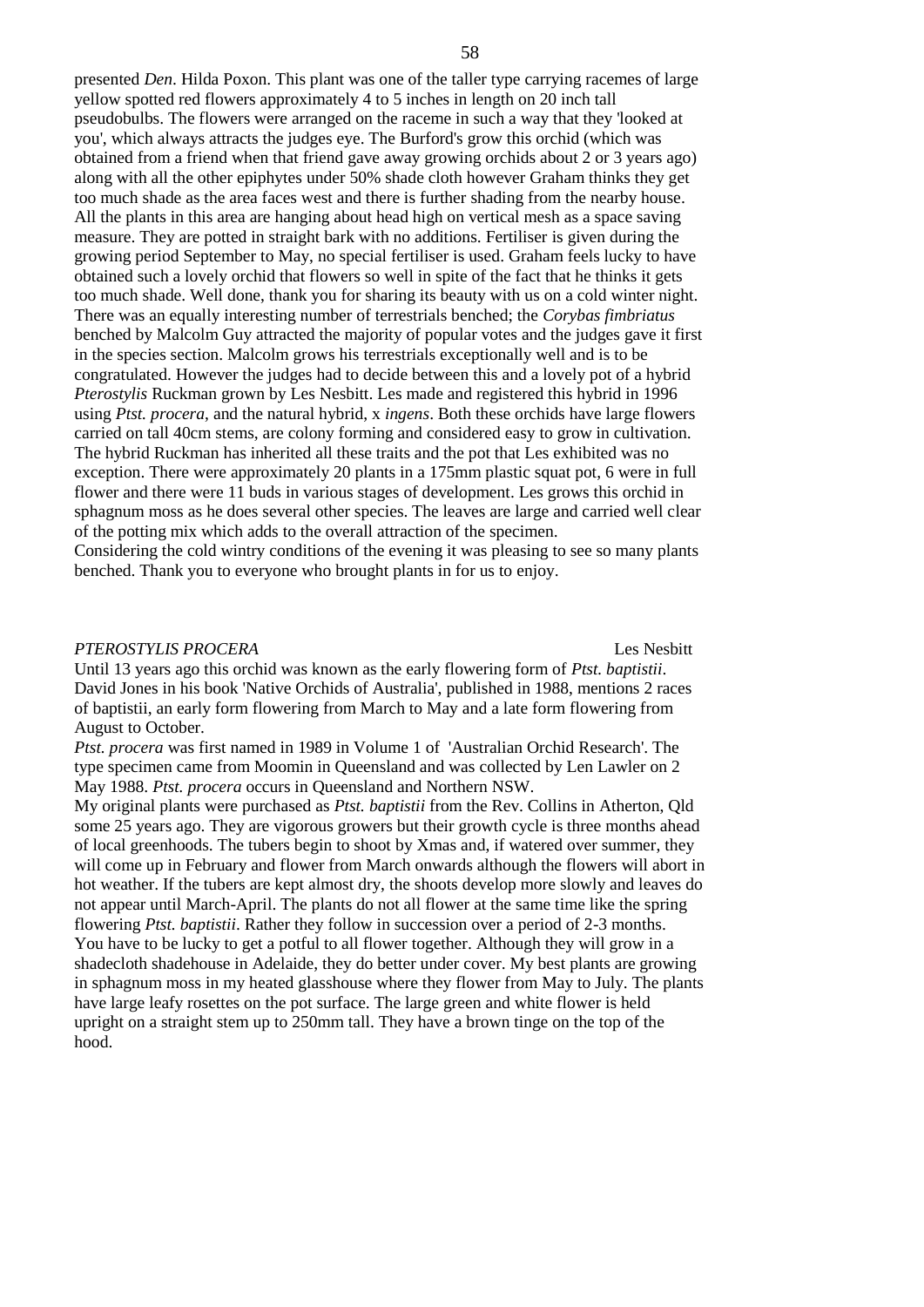As the largest autumn flowering rosette type greenhood it has attracted my hybridiser instincts but only two hybrids have been registered so far;

• *Ptst*. Iron Baron = *procera* x *rogersii* (as *baptistii*)

• *Ptst*. Ruckman = *procera* x X *ingens*

A potful of Ruckman was displayed at the June NOSSA meeting. My plants of Iron Baron have gone to that great orchid house in the sky. One day when my time on Earth is done, I may get a job there helping to look after them.

#### THE BURREN: WILD ORCHID GARDEN OF IRELAND

Bob Bates in England June 2002

I flew to Dublin from Luton in June of this year, ostensibly for a holiday but with the added intention of tracing my Irish (McGough and Kennedy) roots. Orchids were not on the agenda especially since I thought they would be as rare as hens teeth in the cleared and overgrazed Emerald Isle. In my fire-truck red Opel hire-car I skirted Dublin's fair city (where the girls are not so pretty) and headed to the land of my ancestors west of Ennis, County Clare on the west coast. Ireland being a rather small place, I was there in 3 hours thanks to their super highway system - You can't get lost in Ireland.

I made one stop on the way; at a limestone pavement in the centre of the island, to admire the patches of purple flowered shamrock; which turned out to be shamrocks and *Orchis*! A lucky fluke I thought.

I noted the name McGough in the phonebook near Ennis and rang on the off chance that we might be related. The sweet 82 year old said that as her husband Patrick's great great grandpa had the same name as mine it would be a good idea if I visited for lunch the next day. I took up the offer and was amazed as I walked down the hallway to see a portrait of my great grandpa who they knew only as the great uncle who went to Australia in the 1860's. After some great reminiscing over an Irish whisky or two, lunch and watching (with 84 year old Patrick) Ireland live from Japan in the World Cup football I went my way with much improved knowledge of my Irish ancestors.

The McGough cousins also told me the best tourist spots in the area, namely the Cliffs of Mohr and the Burren and as dusk would be at 10pm I had plenty of time to see both. The Cliffs of Mohr, with a 200m drop into the Atlantic and obligatory castle I shared with 3 busloads of American tourists, a family from Adelaide and more orchids!

The Burren was a different story altogether, amazing limestone domes, no trees, shallow soil pockets and no people...\_ but the greatest surprise was the orchids. For three hours I was never out of sight of them as I circled lakes and climbed the white domes. And to think my own great grandpa had walked these hills as a young man 150 years before. I counted a dozen different orchids, mostly in full flower. The most common were the *Orchis* species like lollipops on sticks.... I apologise if the names I got from a brochure are out of date but the species seemed to be *O. morio* and *O. mascula* with massed purple or pink flowers, the twayblades *Listera ovata* with green flowers, the fragrant pink Dac*tylorhiza kerryensis* in two forms and the very dense headed *Neotinna intacta* which had also been at the Cliffs of Mohr. Less common was the bee orchid *Ophrys* and the miniature fly orchid *O*. aff *insectifera*, a small white *Gymnadenia*, an unidentified *Orchis* and in peaty bogs grazed low, the leaves and buds of a *Spiranthes*, probably *S. romanzoffiana*.

According to the brochure at the park headquarters there are also 3 endemic wildflowers. At 9am on the way back to Ennis I actually found orchids in a paddock where peat was being cut. For the next two days I explored the adjacent County Kerry which has some of the best scenery in the British Isles.... At Killarney it has island filled lakes to rival the Lake district of England, mountains to rival Ben Nevis in Scotland (and if you want an exciting ride go on the one lane, cliff hanging roads thru the mountain passes).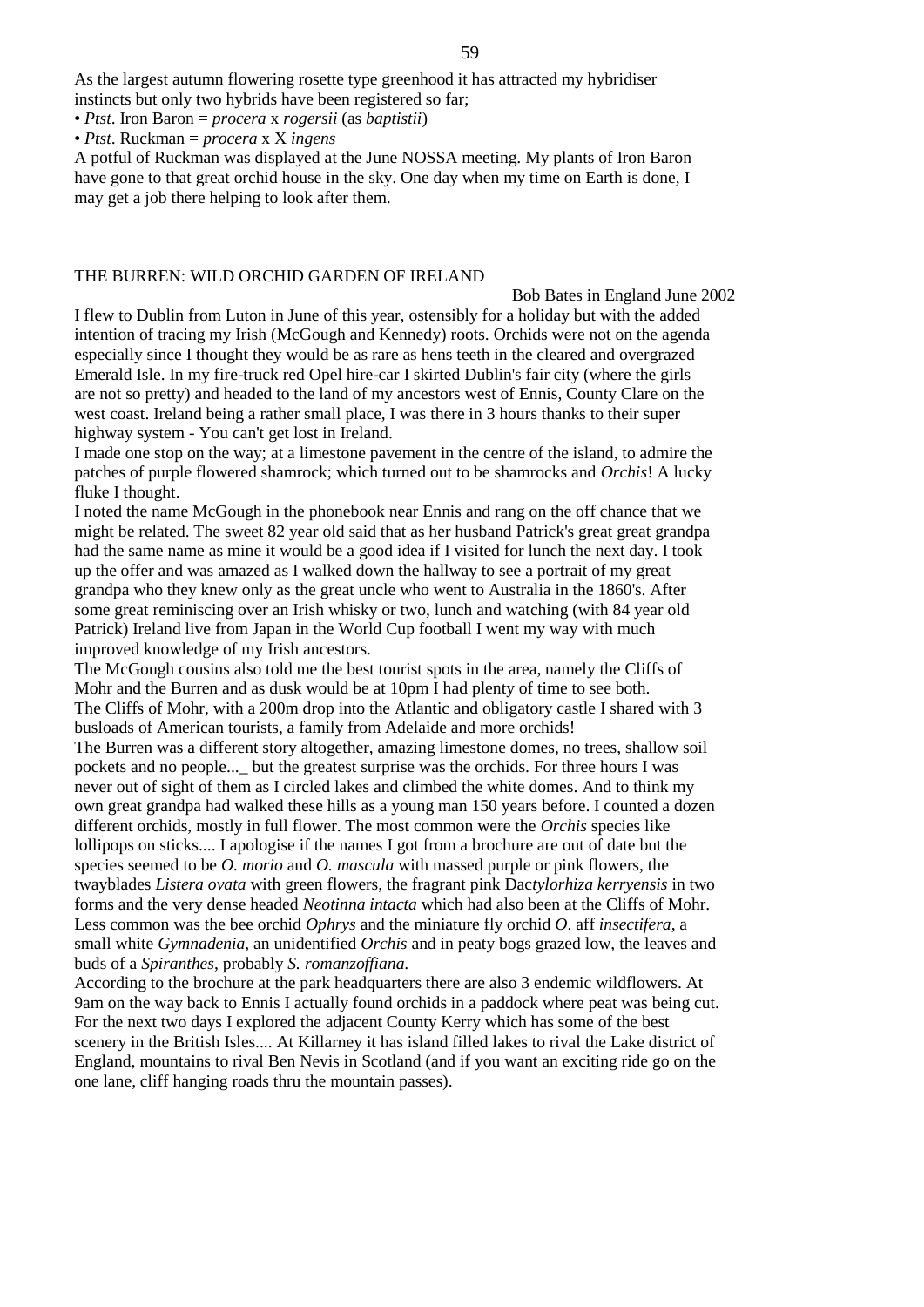I recommend the coast hugging tourist route the 'Ring of Kerry' and do take the car ferry to the island of Valentia and the boat ride to the Arran Isles. All this scenery with castles, wonderful guesthouses, horse-rides and the museums of Tralee all within 25km of Killarney. And yes you will spot orchids on the roadside in many places.

Western Ireland is a magical place! There seems to be a rule that adjacent houses must be different colours... so if you build between a pink house and a blue house you will need to paint yours yellow. Needless to say wherever you drive these fairytale 2 storey houses with attics can be seen clinging to mountainsides where they are very visible indeed. House prices in Ireland are about a quarter the cost of a similar house in England so the standard of living is higher and everything costs much less especially since the exchange rate of A\$ to Euros is better than to pounds.

### CONTROL FOR BRIDAL CREEPER ON KANGAROO ISLAND

Beverley Overton

Volunteer coordinator of rust fungus bio-control for Kangaroo Island Animal and Plant Control Board. From Australian Plants Society Journal Vol. 17 (1), February 2002.

On Kangaroo Island there currently are field trials of two biological control vectors that are specific to bridal creeper: a leaf hopper and rust fungus. These field trials are secondary to the use of appropriate herbicides that continue to be the primary control method. This report focuses on the effects of rust.

A single bare-rooted bridal creeper, infected with rust, was donated to the Kangaroo Island Animal and Plant Control Board in August 2000. This had been placed in a pot of moist potting mix for ease of transport by plane and has been used with much success. Rust pustules change the bridal creeper leaf colour from green to yellow and, over time, defoliate the plant thus reducing its ability to take up nutrient to 'feed' its underground tubers. Depending on the weather conditions it can take from 24 to 36 days before the first sign of yellow flecking is visible, and a further 5 to 7 days for the rust (pustules) to mature sufficiently (become active) to spread by the breezes or direct contact to nearby leaves. Rust fungus has an over-summering stage. This means that it is only active in winter at the same time bridal creeper is growing. So, they both 'rest' in summer, as does the leaf-hopper. Initially it was hoped to have between 65 to 100 pots of bridal creeper inoculated with rust fungus by May 2001 for community members to use amongst their patches of dense bridal creeper. Vandalism caused some set back, with some 50 pots being damaged. Pots were upended, and soil, plants and pots were removed and the signs and recycled plastic stakes destroyed. Luckily not all of the pots of young bridal creeper had been put into the field because, at that time, their leaves had not expanded sufficiently for inoculation. By mid September 2001, the Animal and Plant Control Board was still able to involve 35 of the community members who had registered their interest in participating in this particular biocontrol on their properties, as well as continuing inoculation at selected sites. Each pot of infected bridal creeper was accompanied by verbal and written instructions so that recipients learnt how to maximise the use of their pot of rust fungus. These community persons have been asked to record their success or failures on a form so that the information can be used towards future releases of bridal creeper rust on Kangaroo Island and other affected Australian states.

None of this year's program could occur until rust reappeared on the 'wild' bridal creeper. The heavy June rainfall was sufficient to reactivate rust fungus in the Kangaroo Island Council and privately owned bushland near Little Brownlow, and rust first became evident on leaves on 3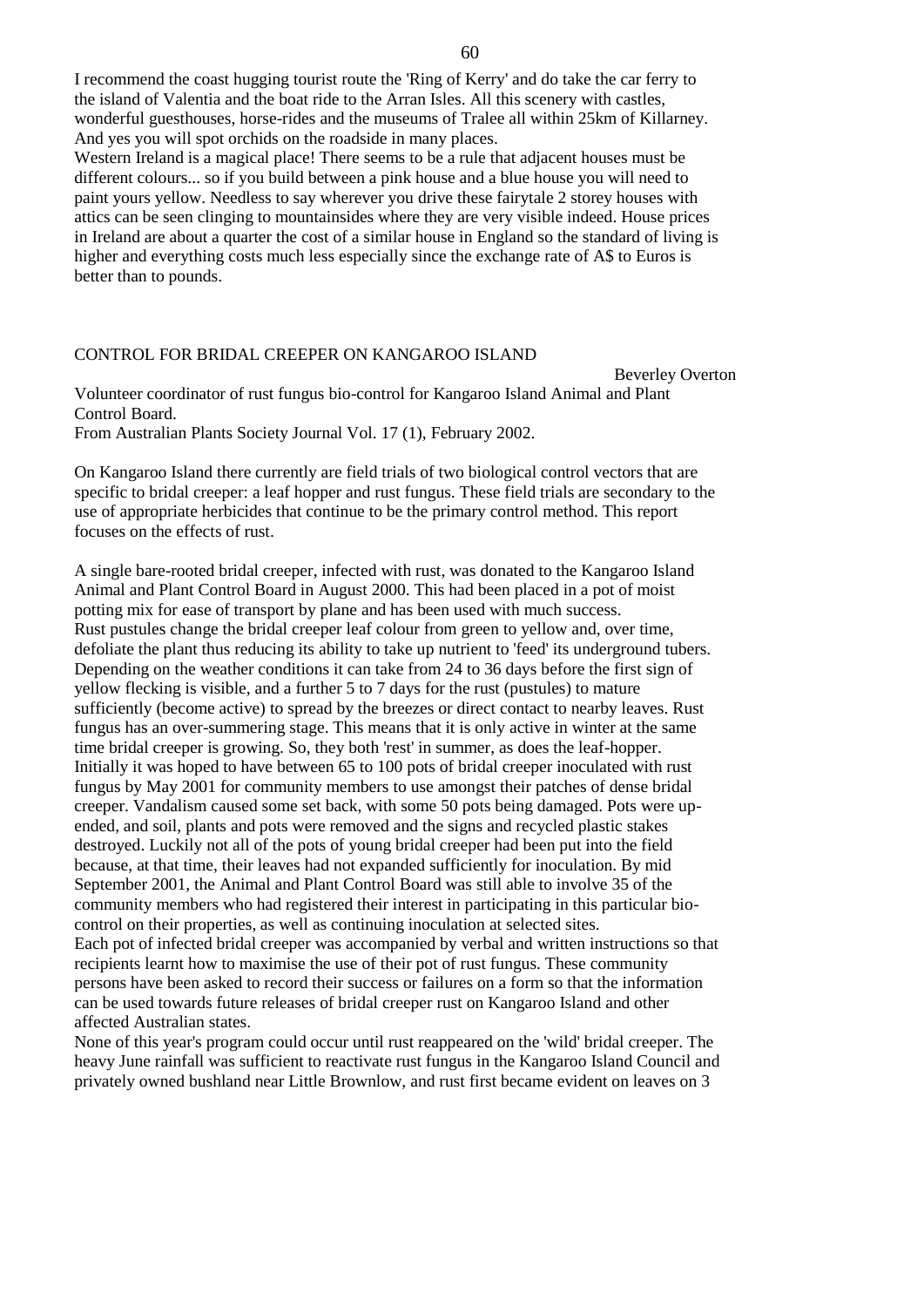July 2001. Infection by rust has been very slow to show on the leaves and distribution has been patchy, but outcomes have been positive. The bushland sites have been monitored for natural spread of rust fungus by wind and rain - by 27 September 2001 rust had spread 14 metres by 5 metres from site 1. From site 2 its spread is 5.5 metres by 5.5 metres. From sites 3 and 4 spread has been almost 3 metres by 1 metre but at site 5 it has only moved 25 centimetres. Children playing and making cubby houses out of bridal creeper have heavily disturbed this last site. In two sites the rust fungus did not naturally reactivate. Herbicide will continue to be the primary control until the huge masses of bridal creeper are reduced significantly. In 1996 the Animal and Plant Control Commission (SA) provided funds to begin using herbicide on bridal creeper in and near Kingscote. The success of this small Project started the ball rolling and now we are getting some great results, both in reduction of infestations, and funding. Biological control with rust fungus and leaf hopper will in time reduce the bridal creeper. But, these vectors can only be effective if we (community, business, rural and city members) continue to work together towards a common goal.

The Kangaroo Island Bridal Creeper Control Committee will release a report on their entire program in due course. The Native Vegetation Council and the Animal and Plant Control Commission provided funds for the initial project. This work would not have been possible without the support and assistance of the local people, assistance for which I and the KI Animal and Plant Control Board are truly grateful.

#### *DENDROBIUM* HILDA POXON Graham Zerbe.

This orchid is a crossing between *Den. speciosum* & *Den. tetragonum*, (i.e. a Primary Hybrid meaning that both parents are species). The hybridiser was Ira Butler. The annual trophy presented each year for the most outstanding hybrid is given in his honour. The hybrid was registered by Dr Noel Grundon in 1977, who had purchased the seedlings after Ira's death. Ira never lived to see the beautiful orchid he had created. Grundon named the orchid after a lady in Queensland who had worked for many years growing orchids and serving on committees.

On studying most hybrids that have *Den. tetragonum* in their makeup you find they influence the shape of the pseudobulbs. They tend to be square rather than the normal round shape of others such as *Den. speciosum*. This is apparent in *Den*. Hilda Poxon.

Even the shape of the flowers is more spidery than *speciosum* and more like *tetragonum*. Obviously the size and colour varies depending on the parents used. *Den*. Hilda Poxon can be quite small and flower every month of the year. The segments can range in colour from pure lemon to golden yellow with colourful lips; then again the segments can be overlaid with reddish spots and blotches to the extent of almost blotting out the yellow tonings.

Then if *Den. tetragonum* var *giganteum* is used as a parent the flowers can be quite large up to 100mm and flowering only once a year, namely in spring.

Some of the earlier crossings were slow growers and flowerers however the remakes using different, often line bred parents, are more vigorous and free flowering. Some tend to 'hang their heads' due to the large flowers which tends to detract from the show, but the better clones carry their flowers erect on strong racemes and are very floriferous. When the plant is mature, 10 to 15 flowers on each raceme can be expected.

Hilda Poxon is a plant that should be in everyone's collection, it is very rewarding with its floriferousness and for its results on the showbench.

61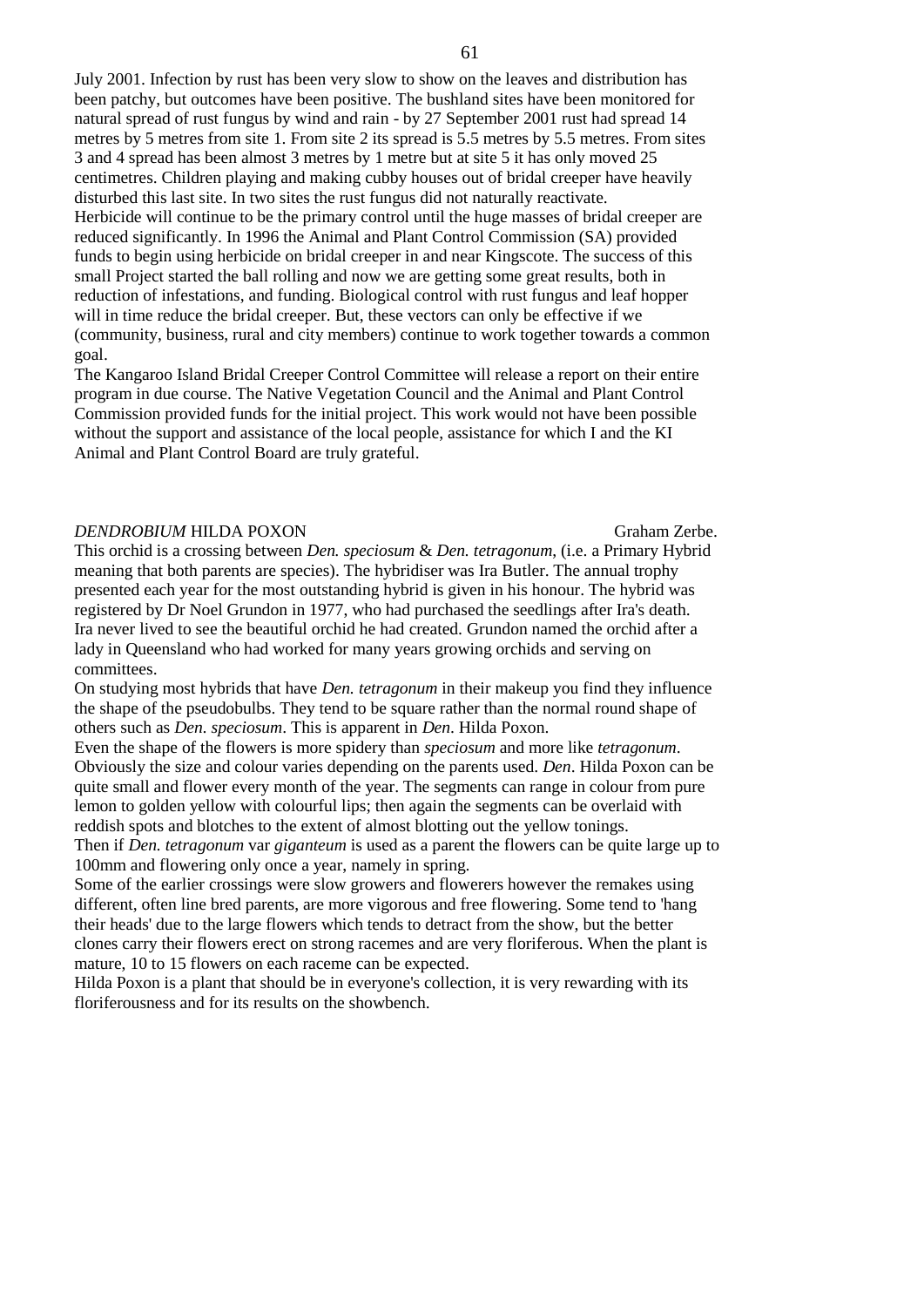# A SOLAR HOUSE DOWN UNDER by Russell Job

Russell Job and Edda Viskic have been growing orchids for 25 years and have been members of the Orchid Club of South Australia and NOSSA since 1979. They describe their dwelling as a living, tropical house. It is situated on the eastern summit of the Mt Lofty Ranges at Forest Range, South Australia. They live in the house with their orchids and other plants. A glass wall separates the kitchen from a conservatory that houses over 1,000 different taxa of many Phyla. The house and plants have been featured on, This Day Tonight, Towards 2000, Gardening Australia and this article was first published in the American Orchid Society Bulletin February 1986. Following the talk given to Nossa by Russell in April it was considered worthwhile providing an updated version of that article - Ed.

Located at 35°, S 139°, E, we enjoy a temperate. Mediterranean-type climate, with snow only once or twice a year. This affords us hot, dry summers and cool, cloudy winters with an annual rainfall of 1.2 metres. Central to our survival on an exposed, unserviced mountain ridge at 620 metres above sea level are the 50-kilolitre concrete rainwater tank and a sensible heat store to moderate the temperature swings.

In 1973, we read of Steve Baer's "Skylids" in Shelter (Mountain Books, Box 4811, Santa Barbara, Cal). The fundamental relationship dawned on us: controlled aperture + thermal mass = epiphytes. Fortunately, we were able to hire an understanding and enthusiastic architect, Leon Byass, who was able to integrate our ideas in an affordable design. On the northern side of the house, a conservatory traps solar energy. Reflectors boost solar input through geometrically oriented windows. At night, these apertures are closed and insulated to reduce heat loss. The rest of the house is insulated, and insulation inserts are placed in window frames.

The large reflector doors are balanced on springs and can be lower than the horizontal This allows the summer sun to be reflected away on the hottest days. A locking pin can be inserted into the elbows to stop gales from blowing the reflectors closed. Reflectors on the roof above the skylids are fixed. They are at slightly different angles so that their reflected light paths do not overlap (and double-dose some orchids with radiation.). The temperature difference between the glazing over the skylids and the conservatory drives a refrigerant liquid between two connected cylinders fixed on either side of the main skylid louvre. There is enough liquid to fill the cooler of the two cylinders. This shift in weight operates the other louvres by means of a linking rod. The louvres are shaped like an airfoil in cross section to spread the reflected light to a larger area in the house. Insulation in the louvres helps to reduce the condensation that occurs on sloping glass when the outside temperature goes below 4°C. (40°F).

Flat-plate solar collectors provide our hot water. A slow-combustion wood stove in the kitchen also can heat the water. There are 25 square metres of swimming pool-grade strip collectors on the roof, made from EPDM plastic. A one-half horse-power pump circulates 10 gallons of the main tank water per minute through this collector when the return temperature is 1°C hotter than the water from the tank. A test of this solar gain is initiated by a blackened temperature sensor on a tiny dummy collector mounted on the roof. We call this system "The Blubber" because it gurgles when it is being heated and circulated.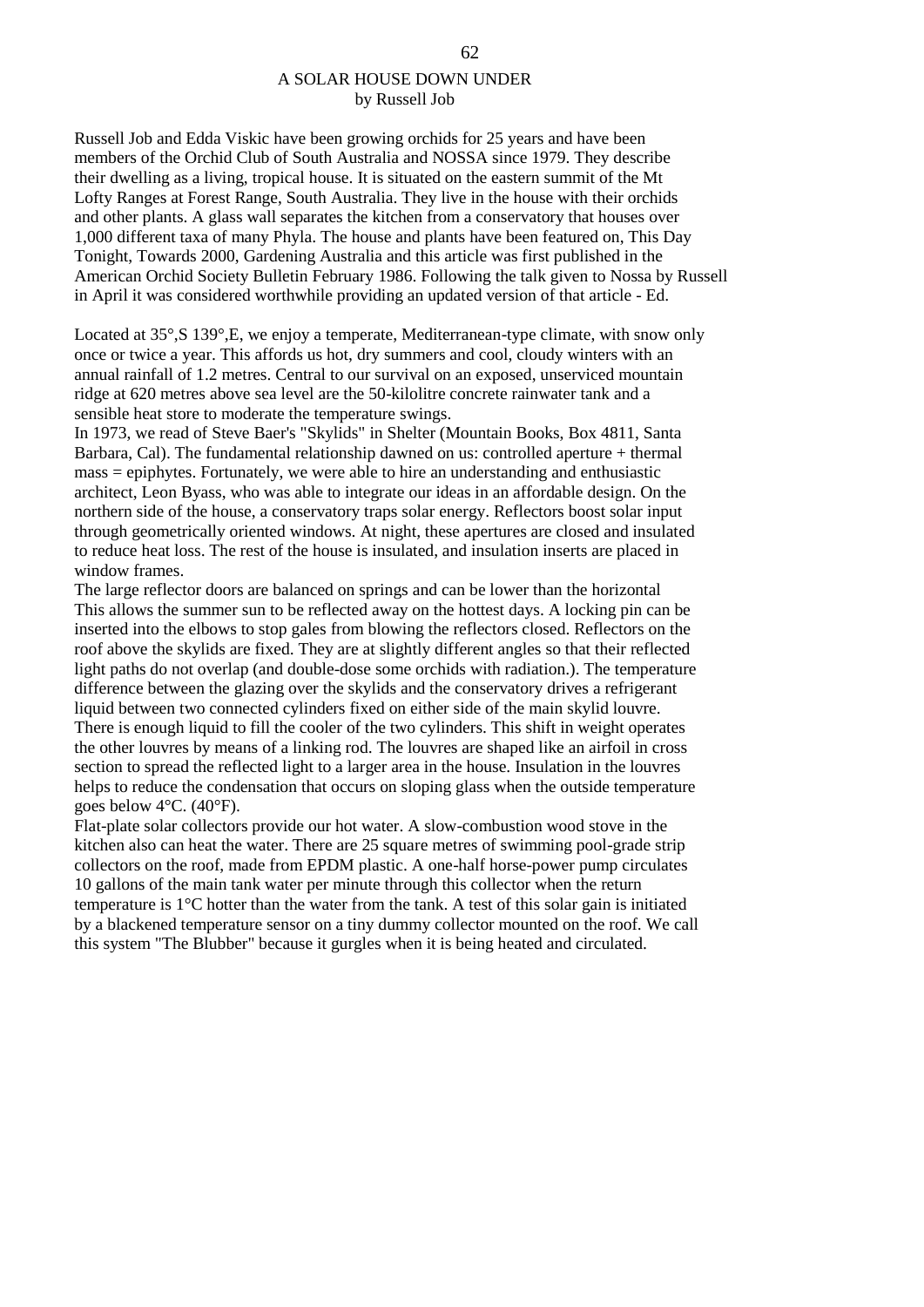

Above: Plan for ground floor.

The architectural plan for the house shows that the conservatory sun space has a back wall consisting of kitchen/dining room glass and the main storage tank. The flowering table is adjacent to the tank. Annual minimum tank temperature has been 15°C and minimum rock temperature under the house has been 12°C. This prevents the temperature in the greenhouse from going below  $10^{\circ}$ C without heating. In other parts of the house we use electricity at point of use or wood stove and fireplace. These have water-heating pipes as well, and the lounge fireplace has a warm air jacket and a clothes drying cabinet built into the back. This also doubles as a heat exchanger and pump house for the conservatory.

A system of fans, humidifiers, ducts and heat exchangers has been built in to give us greater flexibility and alternative strategies to deal with varying conditions.

However, by the nature of the massive, passive control design, there is an element of temperature stability even if a power failure during a blizzard or heat wave should occur. The daily temperature fluctuations in the planthouse are less than 11°C. In the domestic areas of the house, the daily temperature fluctuation is only 3°C maximum.

We have about 70 genera of orchids growing in one house, and it is survival of the fittest. The main limitation seems to be the number of winter days that are cloudy between 10 a.m. and 2 p.m. Descendants of *Dendrobium taurinum, Den. nindii*, or *Vanda sanderiana* seem to suffer more due to lack of sunshine that to low temperature. *Phalaenopsis* do not like the cool winter temperature, but their survival is more probable than the ones I've just mentioned. Some Vandas and Ascocendas do well, hanging or low down near the north-sloping glass at the front of the conservatory. They appear to respond to the extra angle of lighting. Vandaceous hybrids have been bred mainly for tropical climates. The stop-go seasonal climate that we have in South Australia selects the plants that can adapt.